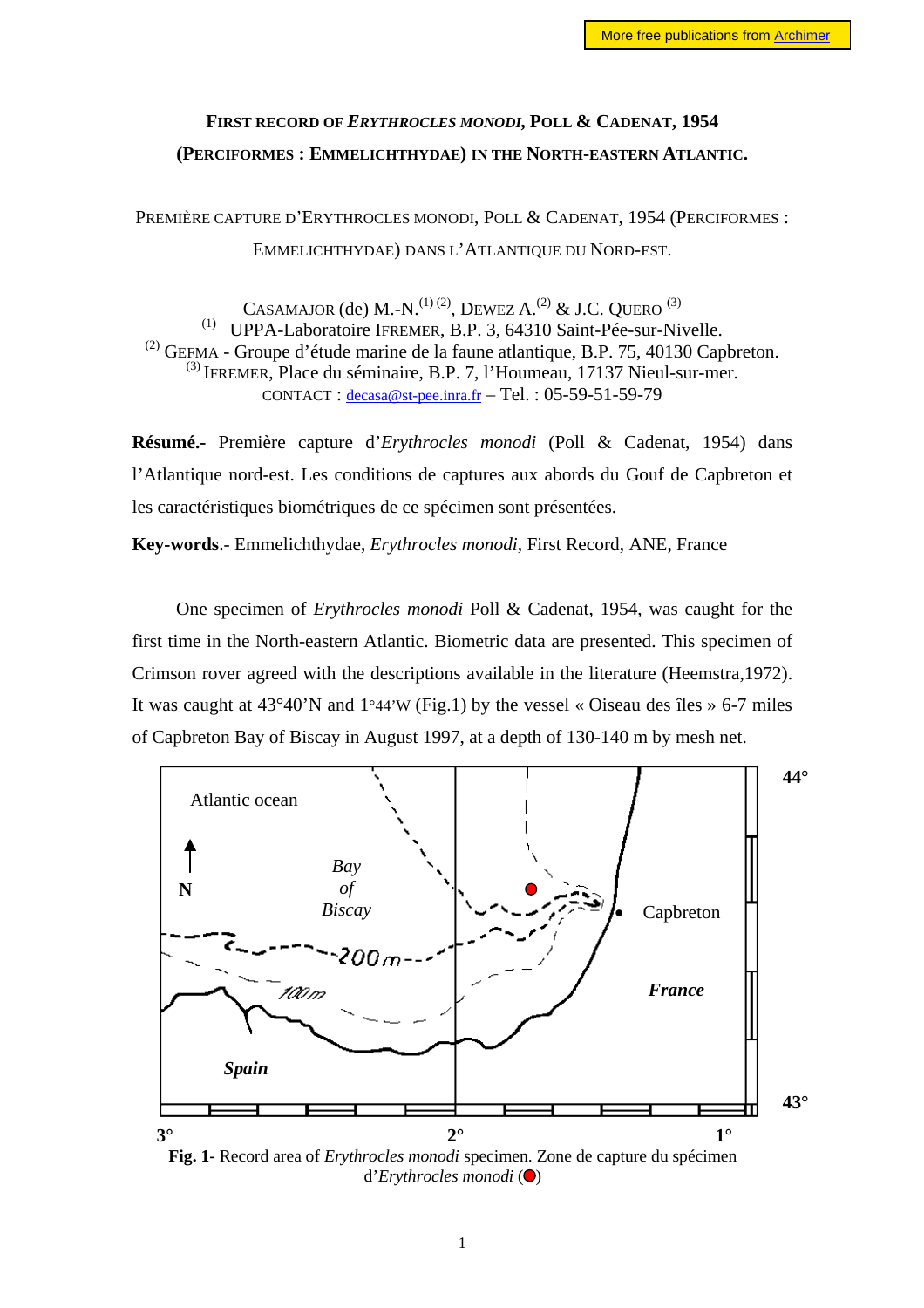Of the five species of the Genus *Erythrocles* in the Atlantic, Indian and Western Pacific Oceans, *Erythrocles monodi* is the only species in the Atlantic Ocean. In the Eastern Atlantic, *E. monodi* has been collected from off Mauritania and Senegal, the Gulf of Guinea, and off the mouth of the Congo River (Heemstra & Randall, 1977 ; Heemstra, 1990). It is a representative of the bentho-pelagic ichthofaunal community of the outer continental shelf.



**Fig. 2.-** Specimen of *Erythrocles monodi* Poll & Cadenat, 1954 caught at Capbreton in August 1997. Specimen d'*Erythrocles monodi* Poll & Cadenat, 1954 capturé à Capbreton en Août 1997.

Body colour of our specimen was predominantly reddish pink dorsally (Fig. 2) and silvery ventrally. Measurements taken according to Heemstra & Randall, 1977, are given in Table I.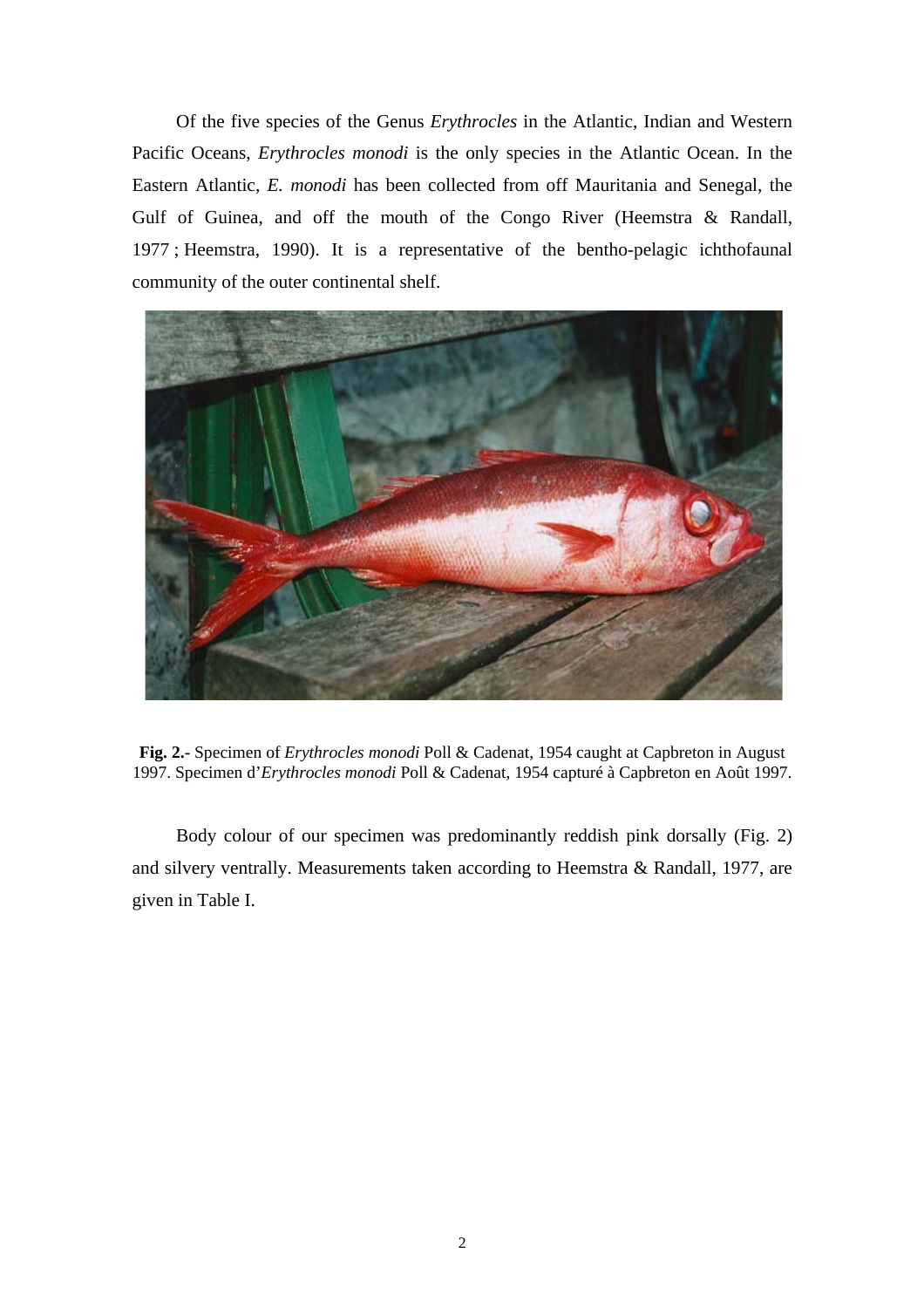| <b>Mesurments</b>        | $(in \; mm)$ | (in % SL) |
|--------------------------|--------------|-----------|
| Total length             | 440          |           |
| Standard length (SL)     | 390          |           |
| Maximum height           | 110          | 28,2      |
| Head height              | 80           | 20,5      |
| Head length              | 85           | 21,8      |
| Pupil diameter           | 15           | 3,8       |
| Orbit diameter           | 30           | 7,7       |
| Inter-orbit width        | 40           | 10,3      |
| Caudal peduncle height   | 30           | 7,7       |
| Caudal peduncle width    | 30           | 7,7       |
| Second dorsal fin length | 160          | 41        |
| Anal fin length          | 50           | 12,8      |
| Caudal fin length        | 80           | 20,5      |
| Pectoral fin length      | 80           | 20,5      |
| Pelvic fin length        | 70           | 18        |
| Eye-mouth length         | 20           | 5,1       |

**Table I.-** Biometric data of *Erythrocles monodi* caught in august 1997 at Capbreton. Caractéristiques biométriques du spécimen *d'Erythrocles monodi* capturé à Capbreton au mois d'Août 1997.

Fin ray, gill-raker and lateral line scale counts are given in Table II according to Heemstra & Randall, 1977.

**Table II.-** Meristic data of specimen of *Erythrocles mododi.* Caractères méristiques du specimen *d'Erythrocles monodi.*

|                            |               | $\sim$ Standard data 110m (Freemstra $\alpha$ Kandan, 1977) |  |
|----------------------------|---------------|-------------------------------------------------------------|--|
|                            | <b>COUNTS</b> |                                                             |  |
|                            | Standard*     | Specimen                                                    |  |
|                            |               |                                                             |  |
| <b>Dorsal spines</b>       | 11            | 11                                                          |  |
|                            |               |                                                             |  |
| Fin ray                    |               |                                                             |  |
| dorsal rays                | $11 - 12$     | 11                                                          |  |
| Pectoral rays              | 18-20         | 19                                                          |  |
| Anal rays                  | $9-10$        | 10                                                          |  |
|                            |               |                                                             |  |
| Gill-rakers (first)        | $36 - 40$     | 38                                                          |  |
|                            |               |                                                             |  |
| <b>Lateral line scales</b> | 68-72         | 72                                                          |  |

\*Standard data from (Heemstra & Randall, 1977)

Mouth without teeth, the well developed distinctive supramaxillary bone is the main character that distinguishes this family from the other percoïd fishes. Lateral line was single and ending at caudal fin bases ; caudal peduncle with a low mid-lateral keel on each side. Dorsal fin divided to the base, but without a distinct gap between the two fins.